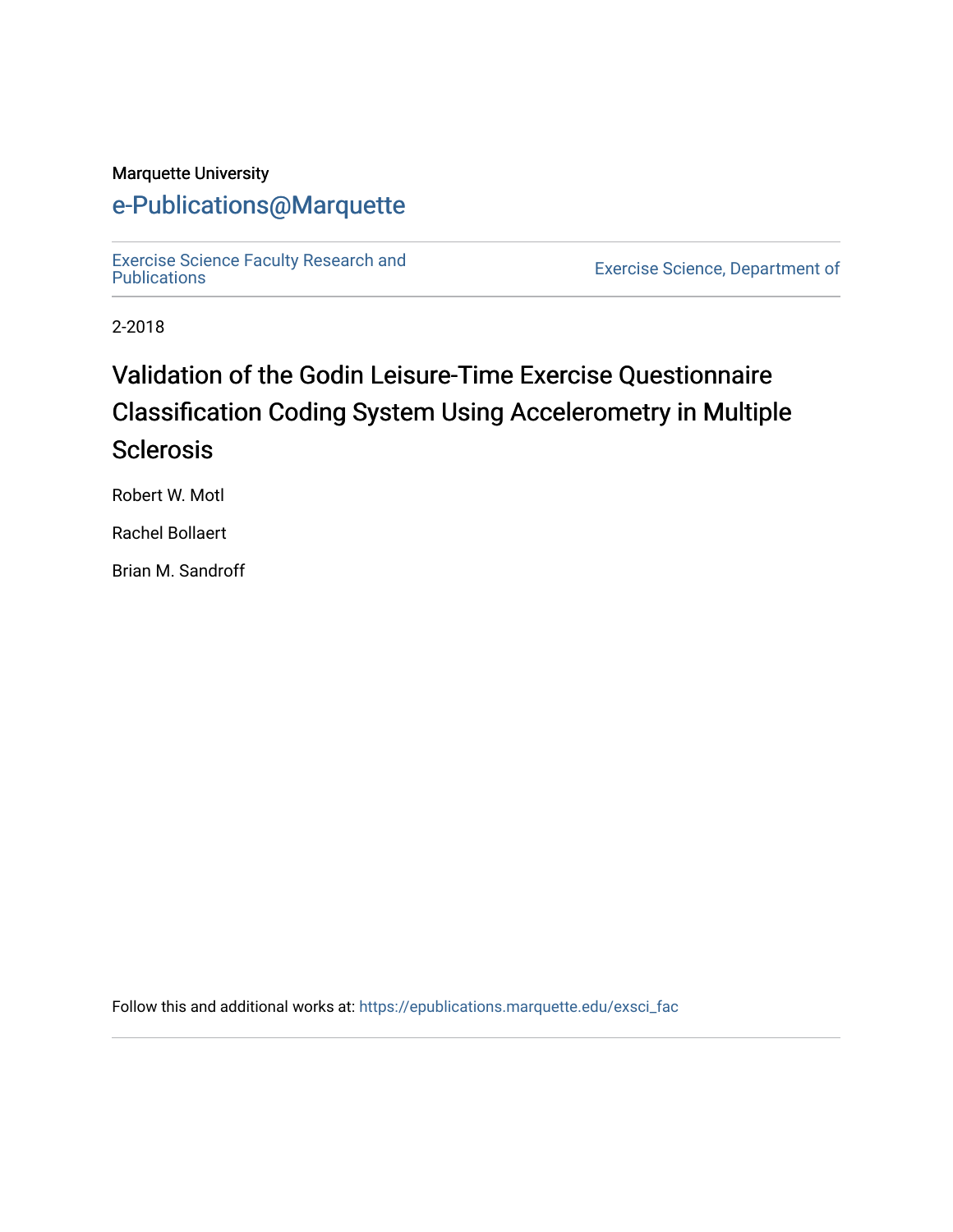**Marquette University**

# **e-Publications@Marquette**

# *Exercise Science Faculty Research and Publications/College of Health Sciences*

*This paper is NOT THE PUBLISHED VERSION;* **but the author's final, peer-reviewed manuscript.** The published version may be accessed by following the link in the citation below.

*Rehabilitation Psychology*, Vol. 63, No. 1 (February 2018): 77-82. [DOI.](http://dx.doi.org/10.1037/rep0000162) This article is © American Psychological Association and permission has been granted for this version to appear i[n e-](http://epublications.marquette.edu/)[Publications@Marquette.](http://epublications.marquette.edu/) American Psychological Association does not grant permission for this article to be further copied/distributed or hosted elsewhere without the express permission from American Psychological Association.

# Validation of the Godin Leisure-Time Exercise Questionnaire Classification Coding System Using Accelerometry in Multiple Sclerosis

Robert W. Motl Department of Physical Therapy, School of Health Professions, University of Alabama at Birmingham; Rachel E. Bollaert Department of Kinesiology and Community Health, University of Illinois at Urbana-Champaign Brian M. Sandroff Department of Physical Therapy, School of Health Professions, University of Alabama at Birmingham

# Abstract

Objective: There have been recent efforts toward creating a health contribution score (HCS) from the Godin Leisure-Time Exercise Questionnaire (GLTEQ) that reflects public-health guidelines for levels of moderate-tovigorous physical activity (MVPA). The HCS yields categories of insufficiently active (less substantial or low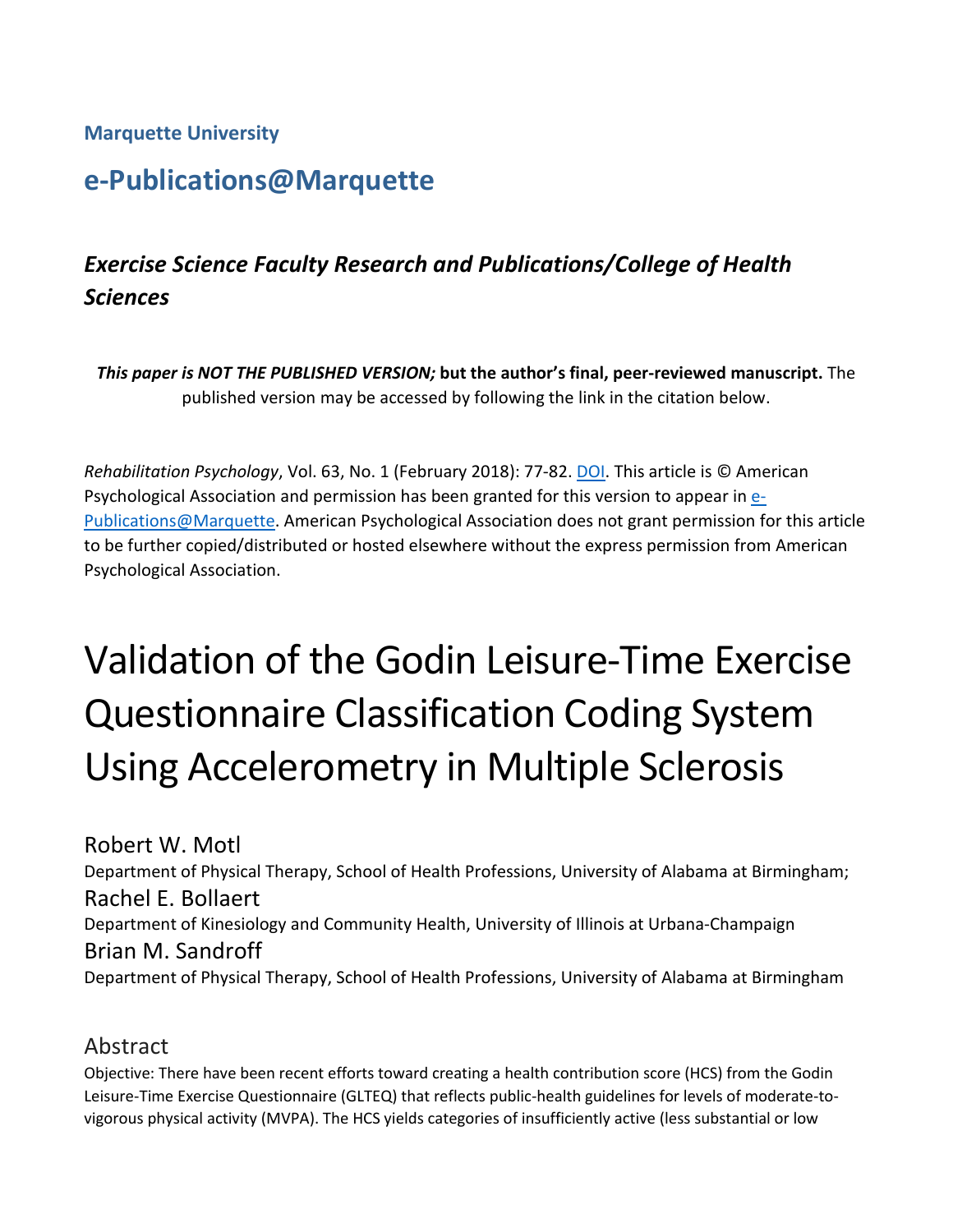benefits), moderately active (some benefits), and active (substantial benefits). The present study examined the validity of the GLTEQ HCS and its categories as reflecting levels of MVPA in multiple sclerosis (MS). Method: The sample included 684 persons with MS. Participants wore an accelerometer on an elastic belt around the waist above the nondominant hip during the waking hours of the day over a 7-day period and completed the GLTEQ. Results: The data analyses supported a large correlation between the GLTEQ HCS and accelerometer-measured MVPA,  $r = .46$ ,  $p < .0001$ , but small correlations with accelerometer-measured light physical activity (LPA),  $r =$ .16, p < .001 and sedentary time, r = −.13, p = .001. There further was a large difference in accelerometermeasured MVPA between categories of physical activity levels (i.e., insufficiently active vs. active) based on the GLTEQ HCS (d = 0.89), but small differences in LPA (d = 0.39) and sedentary time (d =  $-0.31$ ). Those results were unchanged in additional data analyses accounting for LPA and sedentary behavior. Conclusions: The GLTEQ HCS and categories primarily reflect MVPA rather than LPA and sedentary behavior in persons with MS. (PsycINFO Database Record (c) 2018 APA, all rights reserved)

# Impact Statement

**Impact and Implications**—We validated the health contribution score from the Godin Leisure-Time Exercise Questionnaire as reflecting public-health guidelines for levels of moderate-to-vigorous physical activity in persons with multiple sclerosis. This is important for describing samples and/or categorizing mean scores and changes over time with an intervention. This is relevant for identifying patients who might require exercise promotion and/or rehabilitation programs for targeting comorbid conditions

# [Introduction](https://0-web-b-ebscohost-com.libus.csd.mu.edu/ehost/detail/detail?vid=2&sid=03afdbc0-8d31-4c76-8ad9-eec2dc83d78c%40pdc-v-sessmgr03&bdata=JnNpdGU9ZWhvc3QtbGl2ZQ%3d%3d#toc)

There is increasing interest by researchers and clinicians in understanding and promoting physical activity behavior among persons with MS (Lai, Young, Bickel, Motl, & [Rimmer,](https://0-web-b-ebscohost-com.libus.csd.mu.edu/ehost/detail/detail?vid=2&sid=03afdbc0-8d31-4c76-8ad9-eec2dc83d78c%40pdc-v-sessmgr03&bdata=JnNpdGU9ZWhvc3QtbGl2ZQ%3d%3d#c12) 2017; Motl, [Learmonth,](https://0-web-b-ebscohost-com.libus.csd.mu.edu/ehost/detail/detail?vid=2&sid=03afdbc0-8d31-4c76-8ad9-eec2dc83d78c%40pdc-v-sessmgr03&bdata=JnNpdGU9ZWhvc3QtbGl2ZQ%3d%3d#c14) Pilutti, [Gappmaier,](https://0-web-b-ebscohost-com.libus.csd.mu.edu/ehost/detail/detail?vid=2&sid=03afdbc0-8d31-4c76-8ad9-eec2dc83d78c%40pdc-v-sessmgr03&bdata=JnNpdGU9ZWhvc3QtbGl2ZQ%3d%3d#c14) & Coote, 2015). The existing research supports that engaging in physical activity has substantial benefit for persons with MS (Motl & [Sandroff,](https://0-web-b-ebscohost-com.libus.csd.mu.edu/ehost/detail/detail?vid=2&sid=03afdbc0-8d31-4c76-8ad9-eec2dc83d78c%40pdc-v-sessmgr03&bdata=JnNpdGU9ZWhvc3QtbGl2ZQ%3d%3d#c102) 2015), and the benefits may be even larger when meeting public health guidelines for physical activity behavior [\(Adamson,](https://0-web-b-ebscohost-com.libus.csd.mu.edu/ehost/detail/detail?vid=2&sid=03afdbc0-8d31-4c76-8ad9-eec2dc83d78c%40pdc-v-sessmgr03&bdata=JnNpdGU9ZWhvc3QtbGl2ZQ%3d%3d#c101) Ensari, & Motl, 2015). Public health guidelines for physical activity reflect the amount of MVPA necessary for reducing the risks of morbidity and mortality as well as optimizing the likelihood of experiencing cardiorespiratory, musculoskeletal, and neuromotor benefits of this behavior [\(Garber](https://0-web-b-ebscohost-com.libus.csd.mu.edu/ehost/detail/detail?vid=2&sid=03afdbc0-8d31-4c76-8ad9-eec2dc83d78c%40pdc-v-sessmgr03&bdata=JnNpdGU9ZWhvc3QtbGl2ZQ%3d%3d#c6) et al., 2011). The existence of public health guidelines, in part, provide an MVPA benchmark for health care providers and policymakers when making recommendations on health promoting physical activity levels among adults 18–64 years of age, including adults with disabilities such as MS.

The increasing interest by researchers and clinicians in understanding and promoting physical activity behavior among persons with MS requires measures with scores that yield valid and reliable inferences (i.e., score meaning). The measures should further provide scores that can be easily interpreted and translatable within the context of public health guidelines for physical activity. This latter quality of a measure is important in research for describing samples and/or categorizing mean scores and changes over time with an intervention. This further is important in clinical practice for identifying patients who might require promotion and/or rehabilitation programs for targeting comorbid conditions.

The GLTEQ (Godin & [Shephard,](https://0-web-b-ebscohost-com.libus.csd.mu.edu/ehost/detail/detail?vid=2&sid=03afdbc0-8d31-4c76-8ad9-eec2dc83d78c%40pdc-v-sessmgr03&bdata=JnNpdGU9ZWhvc3QtbGl2ZQ%3d%3d#c8) 1985) might fulfill the aforementioned qualities for application in MS. The GLTEQ is one of the most commonly adopted scales for measuring physical activity in MS [\(Gosney,](https://0-web-b-ebscohost-com.libus.csd.mu.edu/ehost/detail/detail?vid=2&sid=03afdbc0-8d31-4c76-8ad9-eec2dc83d78c%40pdc-v-sessmgr03&bdata=JnNpdGU9ZWhvc3QtbGl2ZQ%3d%3d#c9) Scott, Snook, & [Motl,](https://0-web-b-ebscohost-com.libus.csd.mu.edu/ehost/detail/detail?vid=2&sid=03afdbc0-8d31-4c76-8ad9-eec2dc83d78c%40pdc-v-sessmgr03&bdata=JnNpdGU9ZWhvc3QtbGl2ZQ%3d%3d#c9) 2007; [Kinnett-Hopkins,](https://0-web-b-ebscohost-com.libus.csd.mu.edu/ehost/detail/detail?vid=2&sid=03afdbc0-8d31-4c76-8ad9-eec2dc83d78c%40pdc-v-sessmgr03&bdata=JnNpdGU9ZWhvc3QtbGl2ZQ%3d%3d#c11) Adamson, Rougeau, & Motl, 2017), and contains three core items regarding the frequency of strenuous, moderate, and mild physical activity for bouts of 15 or more minutes during a 7-day period. The scores are multiplied by weights and summed into an overall score (i.e., leisure-time physical activity [LTPA] score) that ranges between 0 and 119 metabolic equivalents of task (METs)/minutes of physical activity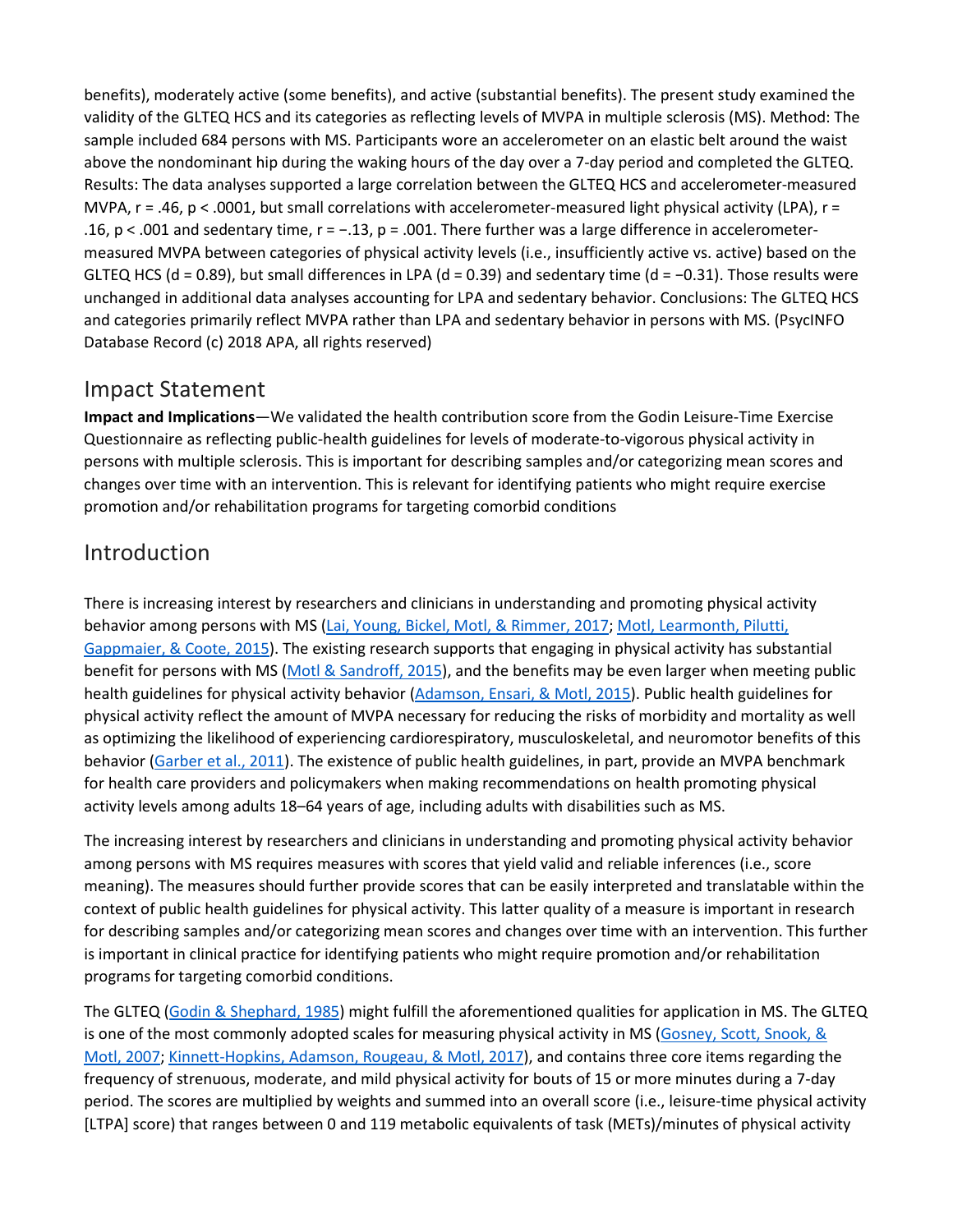per week. There is evidence for the reliability of LTPA scores from the GLTEQ over a 6-month period in persons with MS (Motl, [McAuley,](https://0-web-b-ebscohost-com.libus.csd.mu.edu/ehost/detail/detail?vid=2&sid=03afdbc0-8d31-4c76-8ad9-eec2dc83d78c%40pdc-v-sessmgr03&bdata=JnNpdGU9ZWhvc3QtbGl2ZQ%3d%3d#c15) & Klaren, 2014). There is additional evidence for the validity of LTPA scores in MS based on correlations with other self-report measures of physical activity as well as objective markers of physical activity from accelerometry [\(Gosney](https://0-web-b-ebscohost-com.libus.csd.mu.edu/ehost/detail/detail?vid=2&sid=03afdbc0-8d31-4c76-8ad9-eec2dc83d78c%40pdc-v-sessmgr03&bdata=JnNpdGU9ZWhvc3QtbGl2ZQ%3d%3d#c9) et al., 2007). We further note that LTPA scores have captured the efficacy of behavioral interventions for increasing physical activity in MS (Pilutti, [Dlugonski,](https://0-web-b-ebscohost-com.libus.csd.mu.edu/ehost/detail/detail?vid=2&sid=03afdbc0-8d31-4c76-8ad9-eec2dc83d78c%40pdc-v-sessmgr03&bdata=JnNpdGU9ZWhvc3QtbGl2ZQ%3d%3d#c18) Sandroff, Klaren, & Motl, [2014\)](https://0-web-b-ebscohost-com.libus.csd.mu.edu/ehost/detail/detail?vid=2&sid=03afdbc0-8d31-4c76-8ad9-eec2dc83d78c%40pdc-v-sessmgr03&bdata=JnNpdGU9ZWhvc3QtbGl2ZQ%3d%3d#c18). However, the LTPA score does not directly reflect public-health guidelines for levels of physical activity (i.e., [Garber](https://0-web-b-ebscohost-com.libus.csd.mu.edu/ehost/detail/detail?vid=2&sid=03afdbc0-8d31-4c76-8ad9-eec2dc83d78c%40pdc-v-sessmgr03&bdata=JnNpdGU9ZWhvc3QtbGl2ZQ%3d%3d#c6) et al., 2011) for ease of interpretation among researchers and clinicians.

There have been recent efforts toward creating a HCS from the GLTEQ that reflects public-health guidelines for levels of physical activity [\(Amireault](https://0-web-b-ebscohost-com.libus.csd.mu.edu/ehost/detail/detail?vid=2&sid=03afdbc0-8d31-4c76-8ad9-eec2dc83d78c%40pdc-v-sessmgr03&bdata=JnNpdGU9ZWhvc3QtbGl2ZQ%3d%3d#c1) & Godin, 2015; [Godin,](https://0-web-b-ebscohost-com.libus.csd.mu.edu/ehost/detail/detail?vid=2&sid=03afdbc0-8d31-4c76-8ad9-eec2dc83d78c%40pdc-v-sessmgr03&bdata=JnNpdGU9ZWhvc3QtbGl2ZQ%3d%3d#c7) 2011). The HCS is computed using only the sum of the weighted strenuous and moderate scores from the GLTEQ, and scores reflect categories of insufficiently active (less than 14 units; less substantial or low benefits), moderately active (14–23 units; some benefits), and active (24 units or more; substantial benefits). We are unaware of research validating the GLTEQ HCS and its categories as reflecting levels and differences in MVPA among persons with MS. This is an important precursor for the application and interpretation of the GLTEQ HCS in clinical research and practice involving persons with MS.

We are aware of one previous study examining the validity of the GLTEQ HCS for classifying breast cancer survivors into active and insufficiently active categories [\(Amireault,](https://0-web-b-ebscohost-com.libus.csd.mu.edu/ehost/detail/detail?vid=2&sid=03afdbc0-8d31-4c76-8ad9-eec2dc83d78c%40pdc-v-sessmgr03&bdata=JnNpdGU9ZWhvc3QtbGl2ZQ%3d%3d#c2) Godin, Lacombe, & Sabiston, 2015). That study included 199 breast cancer survivors who wore an accelerometer on the waist during the waking hours of the day for seven consecutive days and completed the GLTEQ after the 7-day period. There was a moderate sized correlation between accelerometer-measured MVPA minutes/week and the GLTEQ HCS (*r* = .46), and a large (*d* = .78) difference between active and insufficiently active HCS groups/categories in accelerometermeasured MVPA minutes/week. Such data support the convergent validity of the HCS score as reflecting MVPA in a clinical population, but do not provide divergent validity regarding smaller correlations with other measures of behavior, including LPA and sedentary behavior. This is important for identifying that the HCS score captures MVPA rather than LPA and sedentary behavior.

The present study validated the GLTEQ HCS and its categories as reflecting levels of MVPA in MS. We first examined the correlation between HCS and minutes per day of MVPA, LPA, and sedentary behavior measured by waist-worn accelerometry, and then examined if the categories of physical activity based on the GLTEQ HCS reflected differences in amounts of MVPA, LPA, and sedentary behavior. We opted for accelerometry as another "method" of measuring physical activity for construct validity, consistent with the frameworks of [Cronbach](https://0-web-b-ebscohost-com.libus.csd.mu.edu/ehost/detail/detail?vid=2&sid=03afdbc0-8d31-4c76-8ad9-eec2dc83d78c%40pdc-v-sessmgr03&bdata=JnNpdGU9ZWhvc3QtbGl2ZQ%3d%3d#c5) and Meehl [\(1955\)](https://0-web-b-ebscohost-com.libus.csd.mu.edu/ehost/detail/detail?vid=2&sid=03afdbc0-8d31-4c76-8ad9-eec2dc83d78c%40pdc-v-sessmgr03&bdata=JnNpdGU9ZWhvc3QtbGl2ZQ%3d%3d#c5) and [Campbell](https://0-web-b-ebscohost-com.libus.csd.mu.edu/ehost/detail/detail?vid=2&sid=03afdbc0-8d31-4c76-8ad9-eec2dc83d78c%40pdc-v-sessmgr03&bdata=JnNpdGU9ZWhvc3QtbGl2ZQ%3d%3d#c3) and Fiske (1959), and note that it provides an objective measure of ambulatory physical activity with metrics (i.e., cut points) that have been calibrated with indirect calorimetry while walking in MS [\(Sandroff,](https://0-web-b-ebscohost-com.libus.csd.mu.edu/ehost/detail/detail?vid=2&sid=03afdbc0-8d31-4c76-8ad9-eec2dc83d78c%40pdc-v-sessmgr03&bdata=JnNpdGU9ZWhvc3QtbGl2ZQ%3d%3d#c19) Motl, & Suh, 2012). We hypothesized (a) a large correlation between the HCS and minutes/day of MVPA (i.e., *r* ∼ .50), but a small correlation between the HCS and minutes/day of LPA and sedentary behavior (i.e., *r* ∼ .10), and (b) large differences in minutes/day of MVPA between categories of physical activity levels (i.e., insufficiently active vs. active) based on HCS (i.e., *d* ∼ .80), but small HCS group differences in LPA and sedentary behavior (i.e., *d* ∼ .30). If our hypotheses are supported, this study would provide convergent and divergent evidence for the construct validity of the GLTEQ HCS and its categories in MS.

# [Method](https://0-web-b-ebscohost-com.libus.csd.mu.edu/ehost/detail/detail?vid=2&sid=03afdbc0-8d31-4c76-8ad9-eec2dc83d78c%40pdc-v-sessmgr03&bdata=JnNpdGU9ZWhvc3QtbGl2ZQ%3d%3d#toc)

# Sample

Prospective participants were recruited from the Midwestern portion of the United States using multiple sources, including print and e-mail flyers, an online advertisement on the National Multiple Sclerosis Society website, and our database of previous participants with MS. The advertisements described a study examining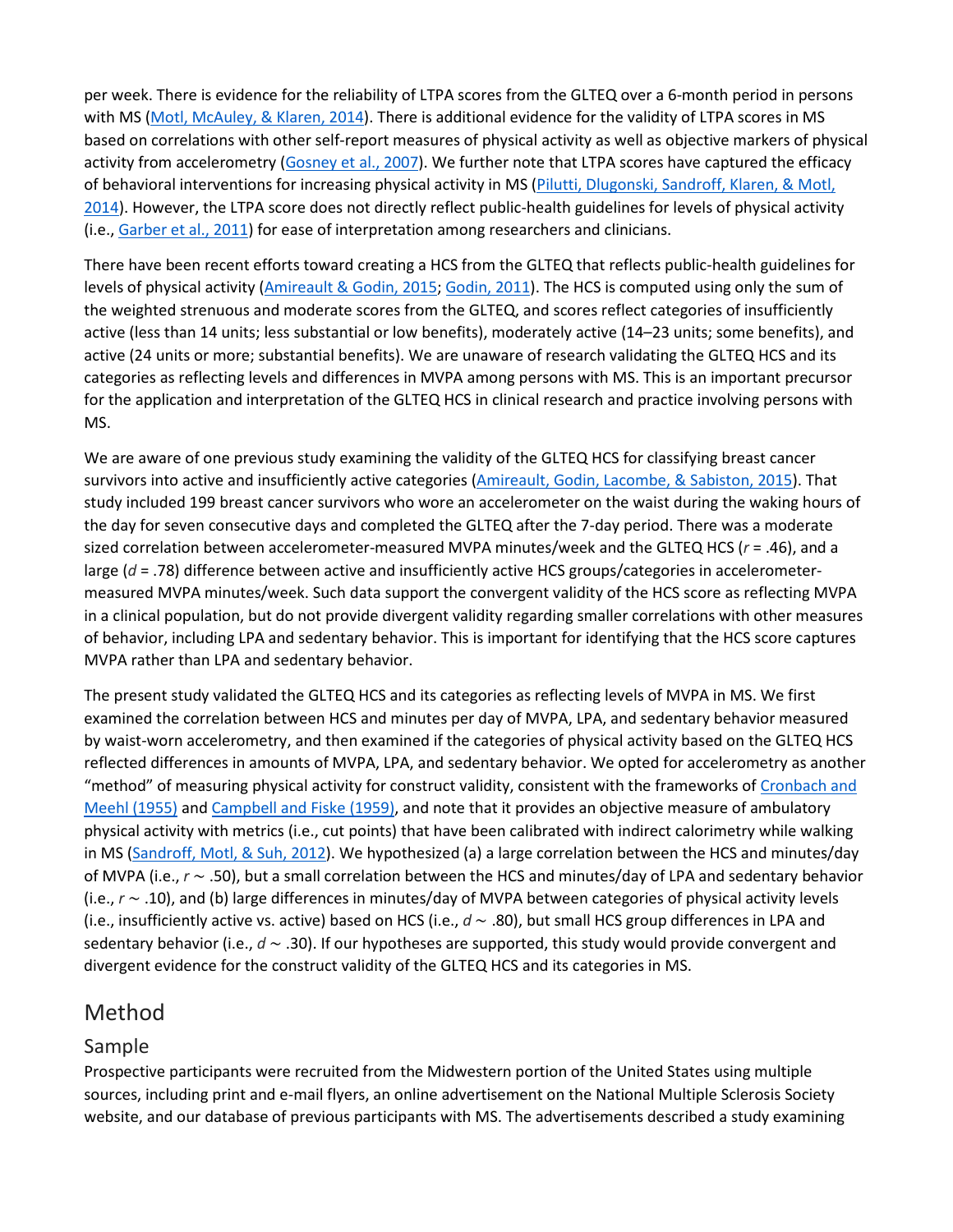physical activity behavior in persons with MS. The inclusion criteria were (a) definite physician diagnosis of MS that was confirmed in writing by the participant's physician, (b) self-reported relapse-free in the previous 30 days, (c) ambulatory with or without assistive devices, and (d) age between 18 and 64 years. The final sample included 684 persons with MS who volunteered and completed the study procedures.

#### Measures

#### GLTEQ

The GLTEQ measures the frequency of strenuous, moderate, and mild LTPA performed for periods of 15 min or more over a usual week. Recently, a new scoring method has been proposed for generating an overall GLTEQ score that aligns with current recommendations for physical activity and the dose—response association between the volume of physical activity and health benefits (i.e., HCS; [Amireault](https://0-web-b-ebscohost-com.libus.csd.mu.edu/ehost/detail/detail?vid=2&sid=03afdbc0-8d31-4c76-8ad9-eec2dc83d78c%40pdc-v-sessmgr03&bdata=JnNpdGU9ZWhvc3QtbGl2ZQ%3d%3d#c1) & Godin, 2015; [Godin,](https://0-web-b-ebscohost-com.libus.csd.mu.edu/ehost/detail/detail?vid=2&sid=03afdbc0-8d31-4c76-8ad9-eec2dc83d78c%40pdc-v-sessmgr03&bdata=JnNpdGU9ZWhvc3QtbGl2ZQ%3d%3d#c7) 2011). The HCS is based on only strenuous and moderate physical activity and is computed by multiplying the frequencies of strenuous and moderate activities by 9 and 5 METs, respectively, and then adding the resultant scores. The HCS ranges between 0 and 98 and is converted into one of three categories, namely, insufficiently active (i.e., score <14 units that is the equivalent of <7 kcal/kg/week), moderately active (i.e., score between 14 and 23 units that is the equivalent of between 7 and 13.9 kcal/kg/week), and active (i.e., score ≥24 units that exceeds 13.9 kcal/kg/week).

#### Accelerometry

The study included a pool of 100 ActiGraph Model 7164 accelerometers, as this model and its location of placement (i.e., waist) has been validated for capturing intra- and interperson variation in ambulatory physical activity in MS (Motl, Sosnoff, [Dlugonski,](https://0-web-b-ebscohost-com.libus.csd.mu.edu/ehost/detail/detail?vid=2&sid=03afdbc0-8d31-4c76-8ad9-eec2dc83d78c%40pdc-v-sessmgr03&bdata=JnNpdGU9ZWhvc3QtbGl2ZQ%3d%3d#c16) Suh, & Goldman, 2010). This model of accelerometer measures physical activity as activity counts per unit time using a piezoelectric bender element that produces an electrical signal proportionate to the force acting on it during movement. The electric signal is digitally converted into activity counts amalgamated over 1-min sampling intervals (i.e., 60-s epochs), and the activity counts per minute are stored in the accelerometer's random access memory. Of note, all 100 accelerometers were calibrated prior to data collection for accurately measuring physical activity by laboratory staff members who walked on a treadmill (4.8 km/h, 0% grade for 15 min) while wearing the accelerometers on a belt around the waist. Accuracy was confirmed by a <10% difference in average counts per minute across the 15-min period of walking among the accelerometers worn simultaneously. The data from the accelerometers were downloaded and processed using ActiLife software. The data were then processed into two separate Microsoft Excel files representing wear time and time spent in sedentary behavior, LPA, and MVPA; this later processing was based on activity count cut points for persons with MS (i.e., sedentary: 0–99 counts/minute; LPA: 100–1,722 counts/minute; MVPA: ≥1,723 counts/minute; [Sandroff,](https://0-web-b-ebscohost-com.libus.csd.mu.edu/ehost/detail/detail?vid=2&sid=03afdbc0-8d31-4c76-8ad9-eec2dc83d78c%40pdc-v-sessmgr03&bdata=JnNpdGU9ZWhvc3QtbGl2ZQ%3d%3d#c19) Motl, & Suh, 2012). Those cut points were derived from a direct calibration of accelerometer output based on its strong association with energy expenditure during walking in a sample of 43 persons with MS who ambulated with or without assistive devices  $(R^2 = 0.91$ ; [Sandroff](https://0-web-b-ebscohost-com.libus.csd.mu.edu/ehost/detail/detail?vid=2&sid=03afdbc0-8d31-4c76-8ad9-eec2dc83d78c%40pdc-v-sessmgr03&bdata=JnNpdGU9ZWhvc3QtbGl2ZQ%3d%3d#c19) et al., 2012). Accelerometer wear time data were checked against participant recorded wear times from a log sheet, and only valid days (>10 hr of wear time without periods of continuous zeros exceeding 60 min indicative of noncompliance) were included in the analyses. All participants had two or more days of valid accelerometer data, regardless of weekday or weekend day (Motl et al., [2007\)](https://0-web-b-ebscohost-com.libus.csd.mu.edu/ehost/detail/detail?vid=2&sid=03afdbc0-8d31-4c76-8ad9-eec2dc83d78c%40pdc-v-sessmgr03&bdata=JnNpdGU9ZWhvc3QtbGl2ZQ%3d%3d#c17), and we averaged the available and valid daily data into a metric of average minutes/day for MVPA, LPA, and sedentary behavior.

#### Patient Determined Disease Steps (PDDS) Scale

The PDDS provides a patient-reported measure of disability status in MS, and has nine ordinal levels ranging between 0 (normal) and 8 (bedridden; [Hadjimichael,](https://0-web-b-ebscohost-com.libus.csd.mu.edu/ehost/detail/detail?vid=2&sid=03afdbc0-8d31-4c76-8ad9-eec2dc83d78c%40pdc-v-sessmgr03&bdata=JnNpdGU9ZWhvc3QtbGl2ZQ%3d%3d#c10) Kerns, Rizzo, Cutter, & Vollmer, 2007). The scores from this scale have been validated in MS based on correlations with scores from the Expanded Disability Status Scale (*r* =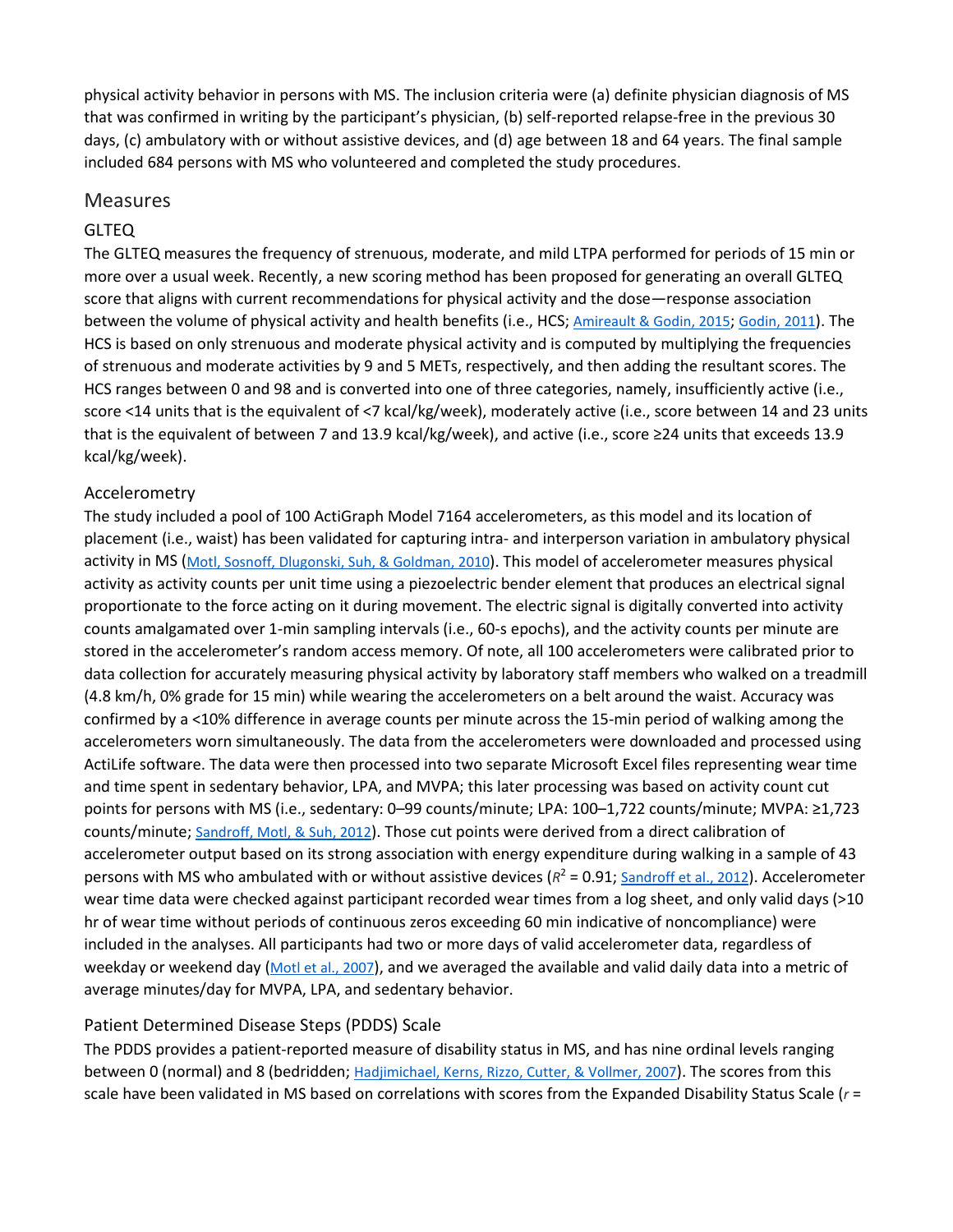.783) as well as measures of ambulation including the 6-min walk (*r* = –.704), timed 25-foot walk (*r* = .627), and Multiple Sclerosis Walking Scale-12 ( $r = .800$ ; [Learmonth,](https://0-web-b-ebscohost-com.libus.csd.mu.edu/ehost/detail/detail?vid=2&sid=03afdbc0-8d31-4c76-8ad9-eec2dc83d78c%40pdc-v-sessmgr03&bdata=JnNpdGU9ZWhvc3QtbGl2ZQ%3d%3d#c13) Motl, Sandroff, Pula, & Cadavid, 2013).

## Procedures

The procedures were approved by a university institutional review board, and all participants provided informed consent. Participants were screened over the telephone for inclusion criteria, and those who qualified received initial instructions on the study procedures, including properly wearing the accelerometer. We then sent participants a packet through the United States Postal Service containing the accelerometer along with a log sheet and standardized instructions with pictures, the GLTEQ, Demographic/Clinical Questionnaire, PDDS, and a prestamped/preaddressed envelope for returning the materials. We further phoned participants for ensuring understanding with instructions for wearing the accelerometer and completing the GLTEQ. We instructed the participants to wear the accelerometer around the waist above the nondominant hip using the provided elastic belt during the waking hours of the day over a 7-day period and recorded wear time in a log sheet. Waking hours was defined as the time from waking and getting out of bed in the morning until getting into bed for sleep in the evening. Participants completed the GLTEQ within 24 hr after wearing the accelerometer, and completed the Demographic/Clinical Characteristic Questionnaire and PDDS for characterizing the sample when convenient. The materials were returned through the United States Postal Service in a prestamped and preaddressed envelope. We paid participants \$25 for completing the study procedures.

## Data Analysis

The data were analyzed in IBM SPSS Version 24.0. We provide descriptive statistics as mean score and standard deviation (*SD*), unless otherwise noted. The first primary analysis examined the association between the GLTEQ HCS and minutes/day of MVPA, LPA, and sedentary behavior from the accelerometer using a Pearson productmoment correlation coefficient (*r*), and interpreted the magnitude based on guidelines of .1, .3, and .5 as small, moderate, and large, respectively [\(Cohen,](https://0-web-b-ebscohost-com.libus.csd.mu.edu/ehost/detail/detail?vid=2&sid=03afdbc0-8d31-4c76-8ad9-eec2dc83d78c%40pdc-v-sessmgr03&bdata=JnNpdGU9ZWhvc3QtbGl2ZQ%3d%3d#c4) 1988). The second primary analysis compared minutes/day of MVPA as well as LPA and sedentary behavior from the accelerometer among the three categories of physical activity based on the GLTEQ HCS using a one-way analysis of variance (ANOVA) with Bonferroni adjusted post hoc analyses ( $p = .0167$ ) per ANOVA (i.e., controlling error rate per analysis), and interpreted the magnitude of group differences based on guidelines of .3, .5, and .8 as small, moderate, and large, respectively [\(Cohen,](https://0-web-b-ebscohost-com.libus.csd.mu.edu/ehost/detail/detail?vid=2&sid=03afdbc0-8d31-4c76-8ad9-eec2dc83d78c%40pdc-v-sessmgr03&bdata=JnNpdGU9ZWhvc3QtbGl2ZQ%3d%3d#c4) 1988). We further report partial eta-squared ( $\eta^2$ ) as an overall effect size estimate per ANOVA with values of .01, .06, and .12 representing small, medium, and large effects, respectively [\(Cohen,](https://0-web-b-ebscohost-com.libus.csd.mu.edu/ehost/detail/detail?vid=2&sid=03afdbc0-8d31-4c76-8ad9-eec2dc83d78c%40pdc-v-sessmgr03&bdata=JnNpdGU9ZWhvc3QtbGl2ZQ%3d%3d#c4) 1988).

# [Results](https://0-web-b-ebscohost-com.libus.csd.mu.edu/ehost/detail/detail?vid=2&sid=03afdbc0-8d31-4c76-8ad9-eec2dc83d78c%40pdc-v-sessmgr03&bdata=JnNpdGU9ZWhvc3QtbGl2ZQ%3d%3d#toc)

# Sample Characteristics

The sample of 684 persons with MS had a mean (*SD*) age of 47.1 (10.2) years, and consisted of 554 women and 102 men; 28 persons did not report sex. The sample mean (*SD*) disease duration was 9.8 (7.5) years, and 598 had relapsing-remitting MS (RRMS) and 71 had progressive MS; 15 persons had an unknown disease course. The median (interquartile range) PDDS score was 2.0 (3.0) indicating moderate ambulatory disability. There were 176 persons (25.6%) who used an assistive device for ambulation based on the criterion of a PDDS score of 4.0 (i.e., early cane) or greater.

# Physical Activity Profile

LPA and sedentary behavior scores approximated a normal distribution, whereas HCS and MVPA scores deviated from a normal distribution (i.e., positive skewness); this is consistent with the distribution of MVPA in MS and the general population of adults (i.e., very few persons are currently achieving recommended levels of physical activity; [Kinnett-Hopkins](https://0-web-b-ebscohost-com.libus.csd.mu.edu/ehost/detail/detail?vid=2&sid=03afdbc0-8d31-4c76-8ad9-eec2dc83d78c%40pdc-v-sessmgr03&bdata=JnNpdGU9ZWhvc3QtbGl2ZQ%3d%3d#c11) et al., 2017). The distribution of HCS scores is provided in [Figure](https://0-web-b-ebscohost-com.libus.csd.mu.edu/ehost/detail/detail?vid=2&sid=03afdbc0-8d31-4c76-8ad9-eec2dc83d78c%40pdc-v-sessmgr03&bdata=JnNpdGU9ZWhvc3QtbGl2ZQ%3d%3d#fig1) 1, and the skewness and kurtosis values for the distribution were 1.45 and 1.85, respectively. We included parametric analyses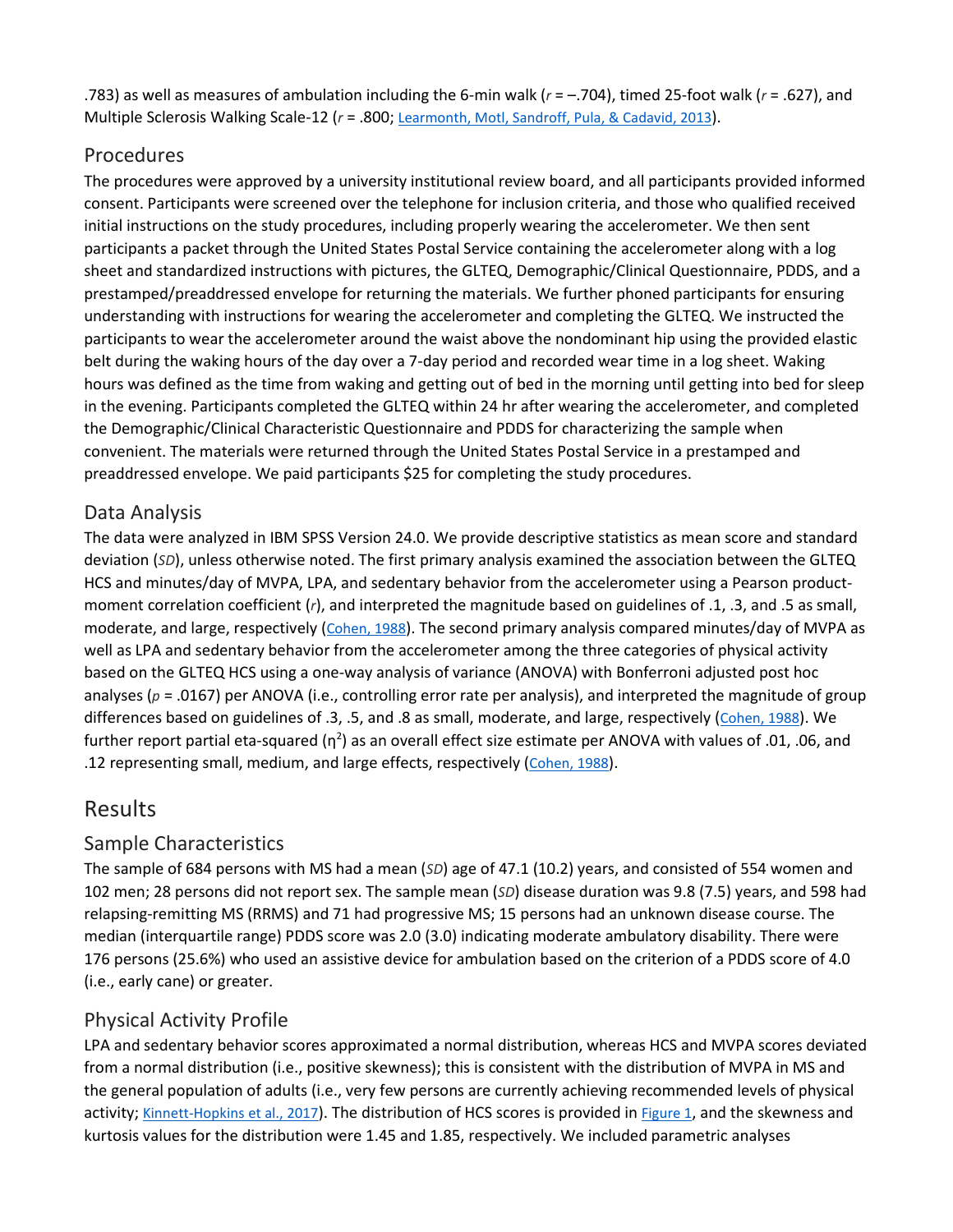considering robustness against deviations from normality with such a large sample size [\(Tabachnik](https://0-web-b-ebscohost-com.libus.csd.mu.edu/ehost/detail/detail?vid=2&sid=03afdbc0-8d31-4c76-8ad9-eec2dc83d78c%40pdc-v-sessmgr03&bdata=JnNpdGU9ZWhvc3QtbGl2ZQ%3d%3d#c21) & Fidell, 1996).



Figure 1. Histogram of health composite scores (HCS) from the Godin Leisure Time Exercise Questionnaire in 684 persons *with multiple sclerosis.*

The mean (*SD*) for the GLTEQ HCS was 16.8 (20.6). Based on the GLTEQ HCS, there were 367 (53.7%), 109 (15.9%), and 208 (30.4%) cases of persons with MS in the insufficiently active, moderately active, and active groups, respectively. The mean (*SD*) scores for minutes/day of MVPA, LPA, and sedentary time from the accelerometer were 19.3 (19.6), 290.2 (79.3), and 526.1 (93.0), respectively. The mean (*SD*) wear time was 835.1 (80.0) minutes/day.

# [Correlation Between Scores](https://0-web-b-ebscohost-com.libus.csd.mu.edu/ehost/detail/detail?vid=2&sid=03afdbc0-8d31-4c76-8ad9-eec2dc83d78c%40pdc-v-sessmgr03&bdata=JnNpdGU9ZWhvc3QtbGl2ZQ%3d%3d#toc)

There was a statistically significant and strong correlation between the GLTEQ HCS and accelerometer-measured minutes/day of MVPA, *r* = .46, *p* < .0001. That correlation was significantly larger in magnitude than the correlations between the HCS and accelerometer-measured minutes/day of LPA, *r* = .16, *p* < .001 and sedentary behavior, *r* = −.13, *p* = .001, based on Fisher's *z* test for comparing the different in dependent correlations [\(Steiger,](https://0-web-b-ebscohost-com.libus.csd.mu.edu/ehost/detail/detail?vid=2&sid=03afdbc0-8d31-4c76-8ad9-eec2dc83d78c%40pdc-v-sessmgr03&bdata=JnNpdGU9ZWhvc3QtbGl2ZQ%3d%3d#c20) 1980). Importantly, the correlation between the GLTEQ HCS and accelerometer-measured minutes/day of MVPA was virtually unchanged when controlling for LPA and sedentary time in a follow-up partial correlation analysis (*pr* = .44, *p* < .0001).

# [Comparison of Scores Among Groups](https://0-web-b-ebscohost-com.libus.csd.mu.edu/ehost/detail/detail?vid=2&sid=03afdbc0-8d31-4c76-8ad9-eec2dc83d78c%40pdc-v-sessmgr03&bdata=JnNpdGU9ZWhvc3QtbGl2ZQ%3d%3d#toc)

The mean (*SD*) minutes/day of MVPA, LPA, and sedentary behavior from the accelerometer for the three groups of insufficiently active, moderately active, and active are provided in [Table](https://0-web-b-ebscohost-com.libus.csd.mu.edu/ehost/detail/detail?vid=2&sid=03afdbc0-8d31-4c76-8ad9-eec2dc83d78c%40pdc-v-sessmgr03&bdata=JnNpdGU9ZWhvc3QtbGl2ZQ%3d%3d#tbl1) 1. The ANOVA indicated an overall large and statistically significant difference among groups (*F*(2, 681) = 50.8, *p* < .0001, η<sup>2</sup> = .13), and follow-up comparisons with Bonferroni correction indicated that all three groups differed significantly in minutes/day of MVPA. The effect sizes for insufficiently active versus moderately active groups and moderately active versus active groups were 0.34 and 0.51, respectively. The effect size for insufficiently active versus active groups was 0.89.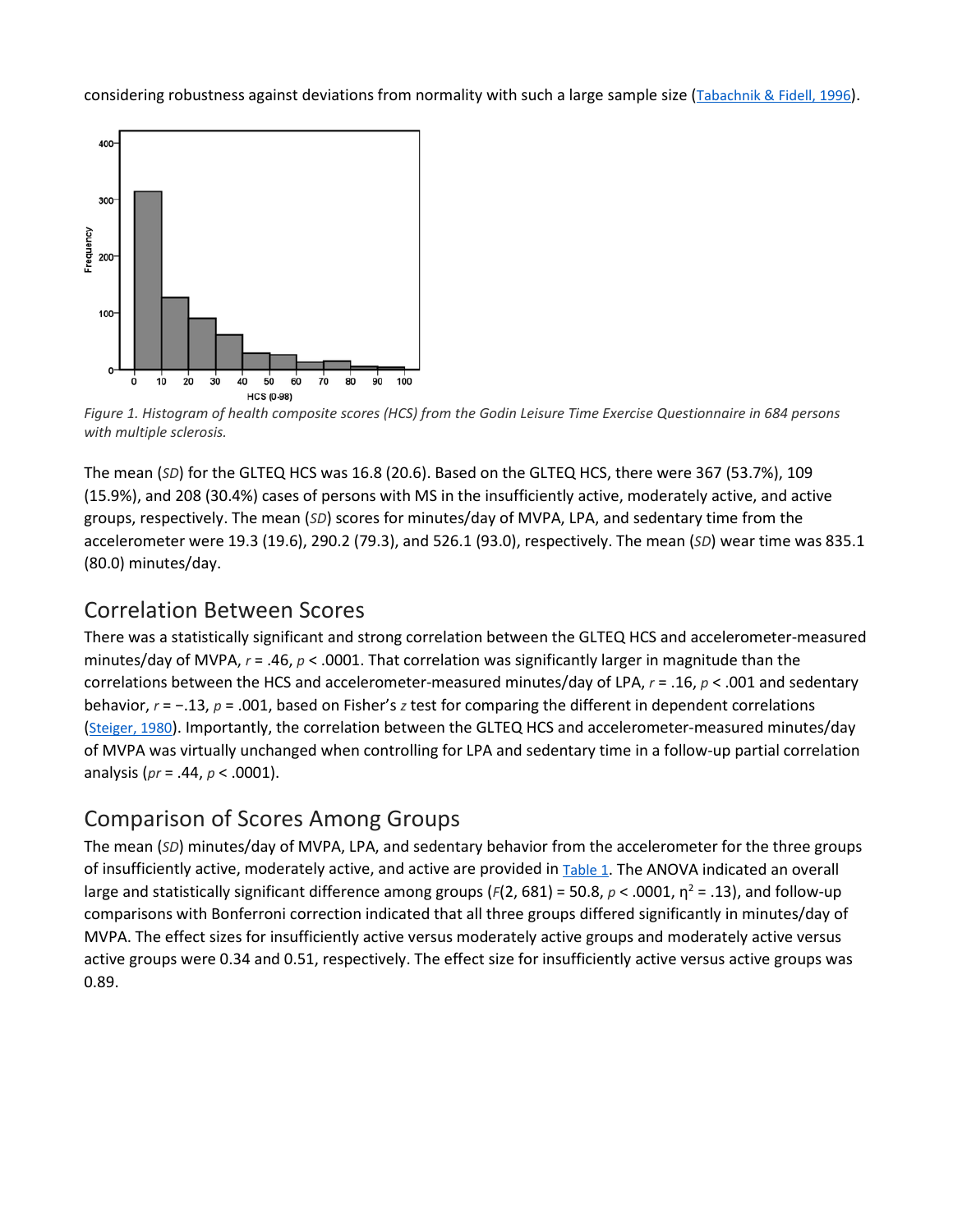#### Table 1

Descriptive Statistics for Physical Activity and Sedentary Outcomes From the Accelerometer Across Groups of Physical Activity Based on the Health Composite Score From the Godin Leisure Time Exercise Questionnaire

| Accelerometer variable  | Health composite score group |                   |              |
|-------------------------|------------------------------|-------------------|--------------|
|                         | Insufficiently active        | Moderately active | Active       |
| MVPA (minutes/day)      | 13.6(14.5)                   | 18.7(16.1)        | 29.6(24.3)   |
| LPA (minutes/day)       | 280.3 (78.4)                 | 285.6(82.8)       | 310.1 (75.6) |
| Sedentary (minutes/day) | 534.0 (93.4)                 | 538.3 (95.8)      | 505.6 (87.8) |

Note. MVPA = moderate-to-vigorous physical activity;  $LPA =$  light physical activity.

Table 1 *Descriptive Statistics for Physical Activity and Sedentary Outcomes From the Accelerometer Across Groups of Physical Activity Based on the Health Composite Score From the Godin Leisure Time Exercise Questionnaire*

|                         | Health composite score |                   |              |
|-------------------------|------------------------|-------------------|--------------|
|                         | group                  |                   |              |
| Accelerometer variable  | Insufficiently active  | Moderately active | Active       |
| MVPA (minutes/day)      | 13.6(14.5)             | 18.7(16.1)        | 29.6 (24.3)  |
| LPA (minutes/day)       | 280.3 (78.4)           | 285.6 (82.8)      | 310.1 (75.6) |
| Sedentary (minutes/day) | 534.0 (93.4)           | 538.3 (95.8)      | 505.6 (87.8) |

The ANOVA indicated an overall small, but statistically significant, difference among groups (*F*(2, 681) = 9.9, *p* < .0001, $n^2$  = .03), and follow-up comparisons with Bonferroni correction indicated that the inactive and insufficiently active groups both differed significantly from the active group in minutes/day of LPA. The effect sizes for insufficiently active versus moderately active groups and moderately active versus active groups were 0.07 and 0.31, respectively. The effect size for insufficiently active versus active groups was 0.39.

The ANOVA indicated an overall small, but statistically significant, difference among groups (*F*(2, 681) = 7.5, *p* < .001,  $\eta^2$  = .02), and follow-up comparisons with Bonferroni correction indicated that the inactive and insufficiently active groups both differed significantly from the active group in minutes/day of sedentary behavior. The effect sizes for insufficiently active versus moderately active groups and moderately active versus active groups were 0.04 and −0.36, respectively. The effect size for insufficiently active versus active groups was −0.31.

# Independence of Group Differences in MVPA

We conducted an analysis of covariance (ANCOVA) for comparing groups on accelerometer-measured minutes/day of MVPA controlling for LPA and sedentary time, and there was an overall moderate-to-large and statistically significant difference among groups (*F*(2, 679) = 42.8, *p* < .0001, η<sup>2</sup> = .09). The follow-up comparisons with Bonferroni correction indicated that all three groups based on the GLTEQ HCS differed significantly in accelerometer-measured minutes/day of MVPA. The adjusted mean minutes/day of MVPA from the accelerometer were 14.0, 19.2, and 28.6 for insufficiently active, moderately active, and active groups, respectively.

# **[Discussion](https://0-web-b-ebscohost-com.libus.csd.mu.edu/ehost/detail/detail?vid=2&sid=03afdbc0-8d31-4c76-8ad9-eec2dc83d78c%40pdc-v-sessmgr03&bdata=JnNpdGU9ZWhvc3QtbGl2ZQ%3d%3d#toc)**

This study examined the validity of the GLTEQ HCS and its categories [\(Amireault](https://0-web-b-ebscohost-com.libus.csd.mu.edu/ehost/detail/detail?vid=2&sid=03afdbc0-8d31-4c76-8ad9-eec2dc83d78c%40pdc-v-sessmgr03&bdata=JnNpdGU9ZWhvc3QtbGl2ZQ%3d%3d#c1) & [Godin,](https://0-web-b-ebscohost-com.libus.csd.mu.edu/ehost/detail/detail?vid=2&sid=03afdbc0-8d31-4c76-8ad9-eec2dc83d78c%40pdc-v-sessmgr03&bdata=JnNpdGU9ZWhvc3QtbGl2ZQ%3d%3d#c7) 2015; Godin, 2011) as a measure of MVPA in persons with MS. The notable results, as expected, supported (a) a large correlation between the GLTEQ HCS and accelerometer-measured MVPA, but small correlations between the GLTEQ HCS and accelerometer-measured LPA and sedentary behavior; (b) a large difference in accelerometer-measured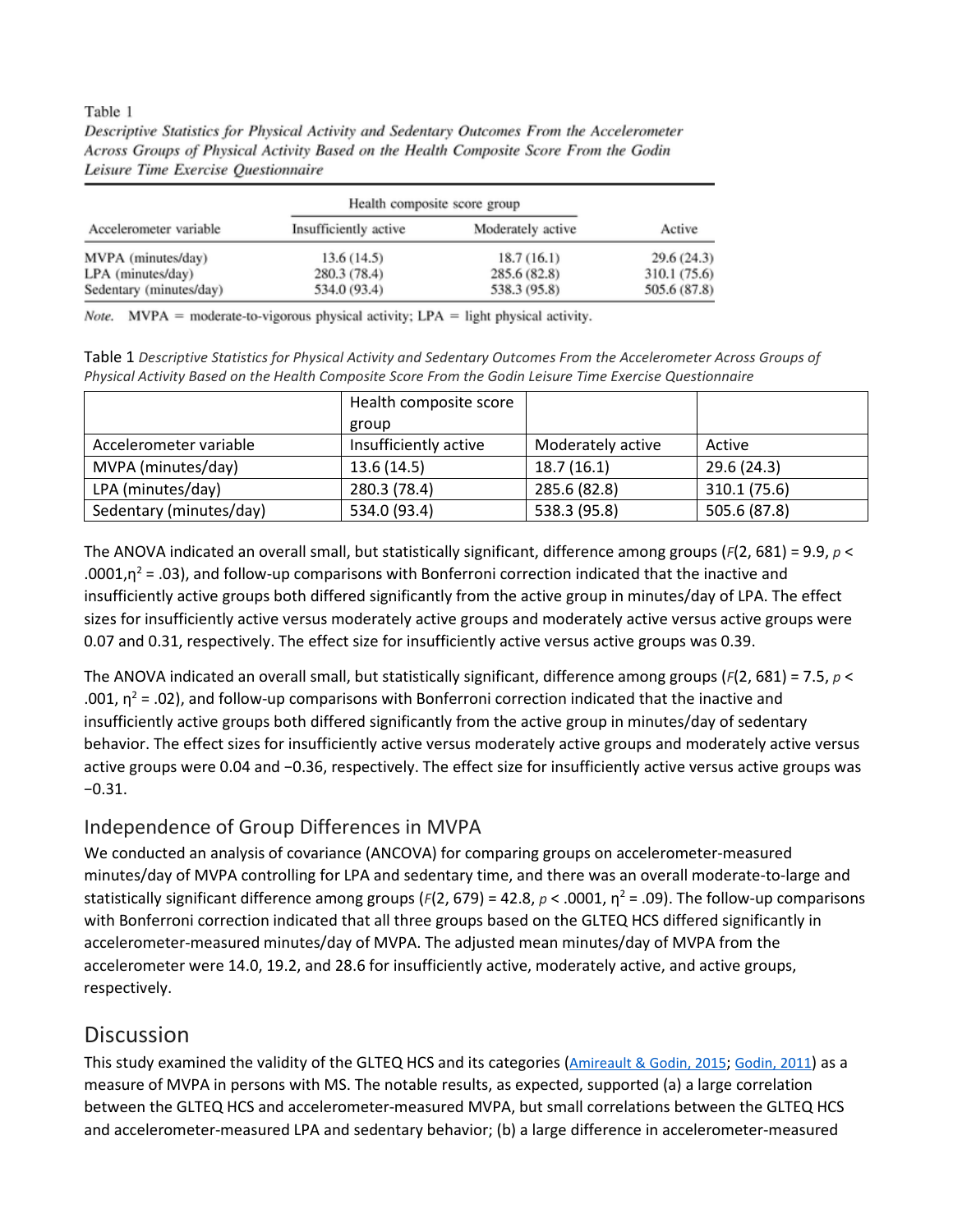MVPA between categories of physical activity levels (i.e., insufficiently active vs. active) based on the GLTEQ HCS, but small differences in LPA and sedentary behavior; and (c) independence of both the correlation between the HCS and accelerometer-measured MVPA and the difference in accelerometer-measured MVPA across HCS categories when accounting for LPA and sedentary behavior. This pattern of results suggests that the GLTEQ HCS and categories primarily reflect MVPA (i.e., convergent validity) rather than LPA and sedentary behavior (i.e., divergent validity) in persons with MS. These results may have significant value for researchers and clinicians who are interested in understanding and promoting physical activity behavior among persons with MS. We have provided evidence that the GLTEQ HCS can be interpreted regarding public health guidelines for physical activity. This is important as researchers can adopt the GLTEQ HCS for describing samples and/or categorizing mean scores and changes over time with an intervention. We further believe that there is relevance for clinical practice wherein health care providers can apply the GLTEQ HCS for identifying patients who might require physical activity promotion and/or rehabilitation programs for targeting comorbid conditions. This is important, given that the existence of public health guidelines, in part, provide a basis for health care providers and policymakers when making recommendations on health-promoting physical activity levels among adults 18–64 years of age, including adults with disabilities such as MS.

Our results are consistent with previous research examining the validity of the GLTEQ HCS using accelerometry in a sample of 199 breast cancer survivors [\(Amireault](https://0-web-b-ebscohost-com.libus.csd.mu.edu/ehost/detail/detail?vid=2&sid=03afdbc0-8d31-4c76-8ad9-eec2dc83d78c%40pdc-v-sessmgr03&bdata=JnNpdGU9ZWhvc3QtbGl2ZQ%3d%3d#c2) et al., 2015). That study reported a similar sized correlation (*r* = .46) between accelerometer-measured MVPA minutes/week and the GLTEQ HCS, and a large (*d* = .78) difference between active and insufficient active groups/categories in MVPA minutes/week. One important distinction between studies is that our analyses controlled for LPA and sedentary behavior, and reported independence of the association between HCS and minutes/day of MVPA. Collectively, these results confirm that the GLTEQ HCS can be interpreted as reflecting MVPA in breast cancer survivors and persons with MS, and our results further strengthen this inference as unique for MVPA rather than LPA and sedentary behavior based on additional partial correlation and ANCOVA analyses in a large sample of persons with MS. This latter point is important, as the HCS score only includes moderate and strenuous physical activity and excludes LPA.

We envision several next steps as well as implications for future research and practice based on the results of this study. Regarding next steps, researchers might consider examining the usefulness of the GLTEQ HCS for predicting short- and long-term health outcomes such as depression, fatigue, pain, and quality of life in MS. Researchers might further consider examining the usefulness of the GLTEQ HCS as a potential consequence of disease-related outcomes (i.e., mobility disability). This, in turn, might provide a guideline for prescreening subjects based on inclusion/exclusion for randomized controlled trials of physical activity behavior change in MS. We might further examine the utility of the GLTEQ HCS in clinical practice for making recommendations on health behavior change and/or referrals for counseling on behavior change. The GLTEQ HCS is a relatively simple scoring algorithm on a straightforward questionnaire that is easily interpretable for both practitioners and patients within the context of published public health guidelines for accruing benefits associated with MVPA behavior. As such, the GLTEQ HCS might be particularly advantageous for use in such clinical settings, considering the specialized equipment, software, and expertise required for objective accelerometry.

There are some limitations of this study. The first limitation is that the accelerometer for validating the HCS was worn on a belt around the waist, and this captures only ambulatory physical activity. To that end, the correlations and differences we reported might have been underestimated by missing water-based physical activity and/or cycling, as examples, although we note that walking is the most common type of physical activity undertaken in MS (Weikert, Dlugonski, [Balantrapu,](https://0-web-b-ebscohost-com.libus.csd.mu.edu/ehost/detail/detail?vid=2&sid=03afdbc0-8d31-4c76-8ad9-eec2dc83d78c%40pdc-v-sessmgr03&bdata=JnNpdGU9ZWhvc3QtbGl2ZQ%3d%3d#c22) & Motl, 2011). Another limitation was that we only included cross-sectional data and analyses, and did not provide evidence for the test–retest reliability of the HCS over time or changes in the HCS and its categories as reflecting changes in MVPA over time. The last limitation was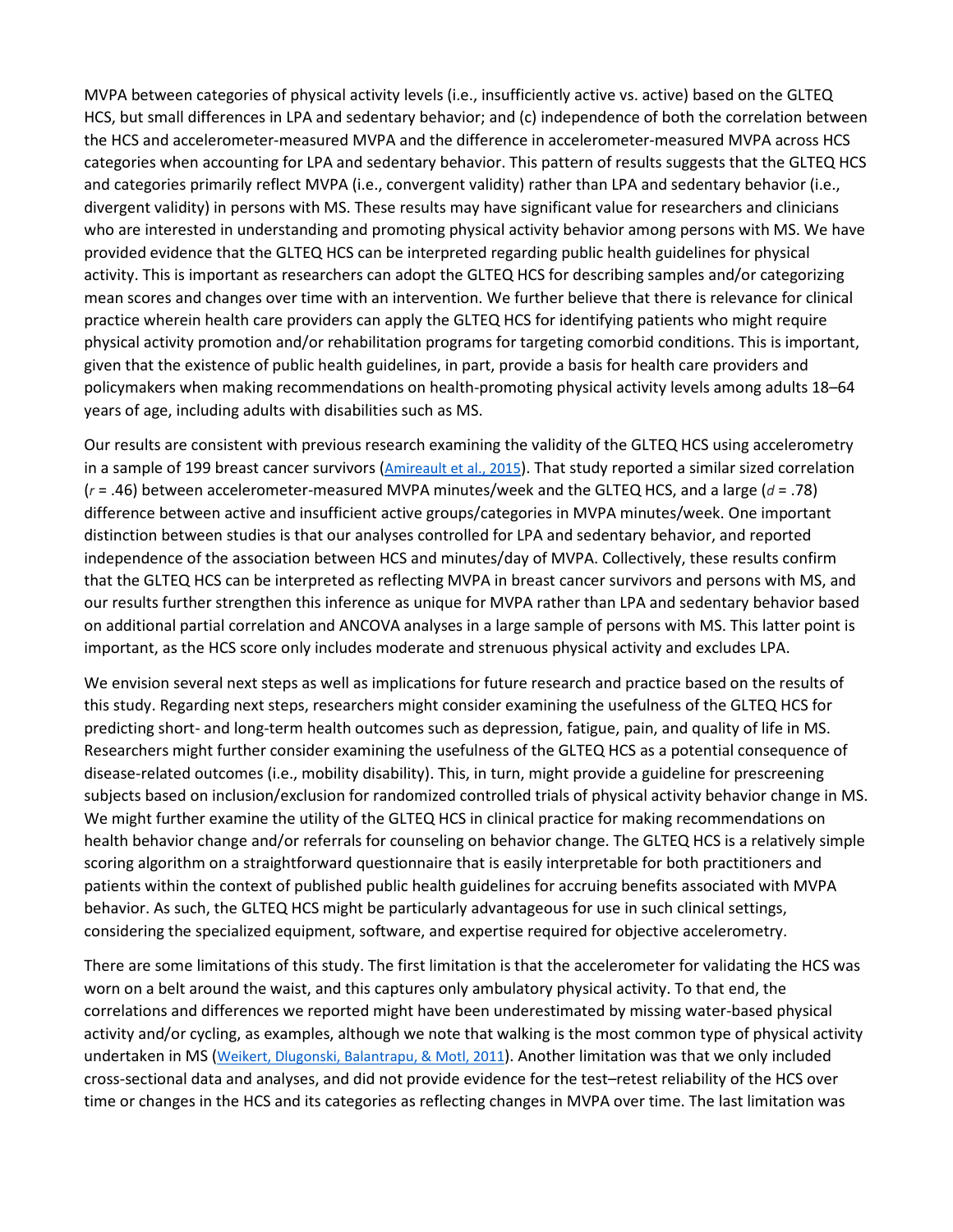that the sample primarily included women with RRMS who were ambulatory, thereby limiting generalizability among the broader community with MS.

Overall, we provide the first evidence for the validity of inferences from the GLTEQ HCS and its categories as reflecting MVPA in MS, and this evidence is complementary with that provided in breast cancer survivors [\(Amireault](https://0-web-b-ebscohost-com.libus.csd.mu.edu/ehost/detail/detail?vid=2&sid=03afdbc0-8d31-4c76-8ad9-eec2dc83d78c%40pdc-v-sessmgr03&bdata=JnNpdGU9ZWhvc3QtbGl2ZQ%3d%3d#c1) et al., 2015). There is room for additional investigation regarding the validity and value of GLTEQ HCS in MS, but the current evidence is strong enough for recommendations that researchers and clinicians can adopt it in clinical research and practice involving MS. Such application has obvious value for describing samples and/or categorizing mean scores and changes over time in clinical research, and identifying patients who might require promotion and/or rehabilitation programs for targeting comorbid conditions in clinical practice.

# [References](https://0-web-a-ebscohost-com.libus.csd.mu.edu/ehost/detail/detail?vid=3&sid=0a003e17-36ff-49f0-ba7f-e211cb5864f1%40sessionmgr4007&bdata=JnNpdGU9ZWhvc3QtbGl2ZQ%3d%3d#toc)

- Adamson, B. C., Ensari, I., & Motl, R. W. (2015). Effect of exercise on depressive symptoms in adults with neurological disorders: A systematic review an meta-analysis. *Archives of Physical Medicine and Rehabilitation*, *96*, 1329–1338. 10.1016/j.apmr.2015.01.005
- Amireault, S., & Godin, G. (2015). The Godin-Shephard Leisure-Time Physical Activity Questionnaire: Validity evidence supporting its use for classifying healthy adults into active and insufficiently active categories. *Perceptual and Motor Skills*, *120*, 604–622. 10.2466/03.27.PMS.120v19x7
- Amireault, S., Godin, G., Lacombe, J., & Sabiston, C. M. (2015). Validation of the Godin-Shephard Leisure-Time Physical Activity Questionnaire classification coding system using accelerometer assessment among breast cancer survivors. *Journal of Cancer Survivorship*, *9*, 532–540. 10.1007/s11764-015-0430-6
- Campbell, D. T., & Fiske, D. W. (1959). Convergent and discriminant validation by the multitrait-multimethod matrix. *Psychological Bulletin*, *56*, 81–105. 10.1037/h0046016
- Cohen, J. (1988). *Statistical power analysis for the behavioral sciences* (2nd ed.). Hillsdale, NJ: Erlbaum.
- Cronbach, L. J., & Meehl, P. E. (1955). Construct validity in psychological tests. *Psychological Bulletin*, *52*, 281– 302. 10.1037/h0040957
- Garber, C. E., Blissmer, B., Deschenes, M. R., Franklin, B. A., Lamonte, M. J., Lee, I. M., . . . the American College of Sports Medicine. (2011). American College of Sports Medicine position stand. Quantity and quality of exercise for developing and maintaining cardiorespiratory, musculoskeletal, and neuromotor fitness in apparently healthy adults: Guidance for prescribing exercise. *Medicine and Science in Sports and Exercise*, *43*, 1334–1359. 10.1249/MSS.0b013e318213fefb
- Godin, G. (2011). The Godin-Shephard Leisure-Time Physical Activity Questionnaire. *Health and Fitness Journal of Canada*, *4*, 18–22.
- Godin, G., & Shephard, R. J. (1985). A simple method to assess exercise behavior in the community. *Canadian Journal of Applied Sports Sciences*, *10*, 141–146.
- Gosney, J. L., Scott, J. A., Snook, E. M., & Motl, R. W. (2007). Physical activity and multiple sclerosis: Validity of self-report and objective measures. *Family & Community Health*, *30*, 144–150. 10.1097/01.FCH.0000264411.20766.0c
- Hadjimichael, O., Kerns, R. D., Rizzo, M. A., Cutter, G., & Vollmer, T. (2007). Persistent pain and uncomfortable sensations in persons with multiple sclerosis. *Pain*, *127*, 35–41. 10.1016/j.pain.2006.07.015
- Kinnett-Hopkins, D., Adamson, B., Rougeau, K., & Motl, R. W. (2017). People with MS are less physically active than healthy controls but as active as those with other chronic diseases: An updated metaanalysis. *Multiple Sclerosis and Related Disorders*, *13*, 38–43. 10.1016/j.msard.2017.01.016
- Lai, B., Young, H. J., Bickel, C. S., Motl, R. W., & Rimmer, J. H. (2017). Current trends in exercise intervention research, technology, and behavioral change strategies for people with disability: A scoping review. *American Journal of Physical Medicine & Rehabilitation*. Advance online publication. 10.1097/phm.0000000000000743
- Learmonth, Y. C., Motl, R. W., Sandroff, B. M., Pula, J. H., & Cadavid, D. (2013). Validation of patient determined disease steps (PDDS) scale scores in persons with multiple sclerosis. *BMC Neurology*, *13*, 37. 10.1186/1471-2377-13-37